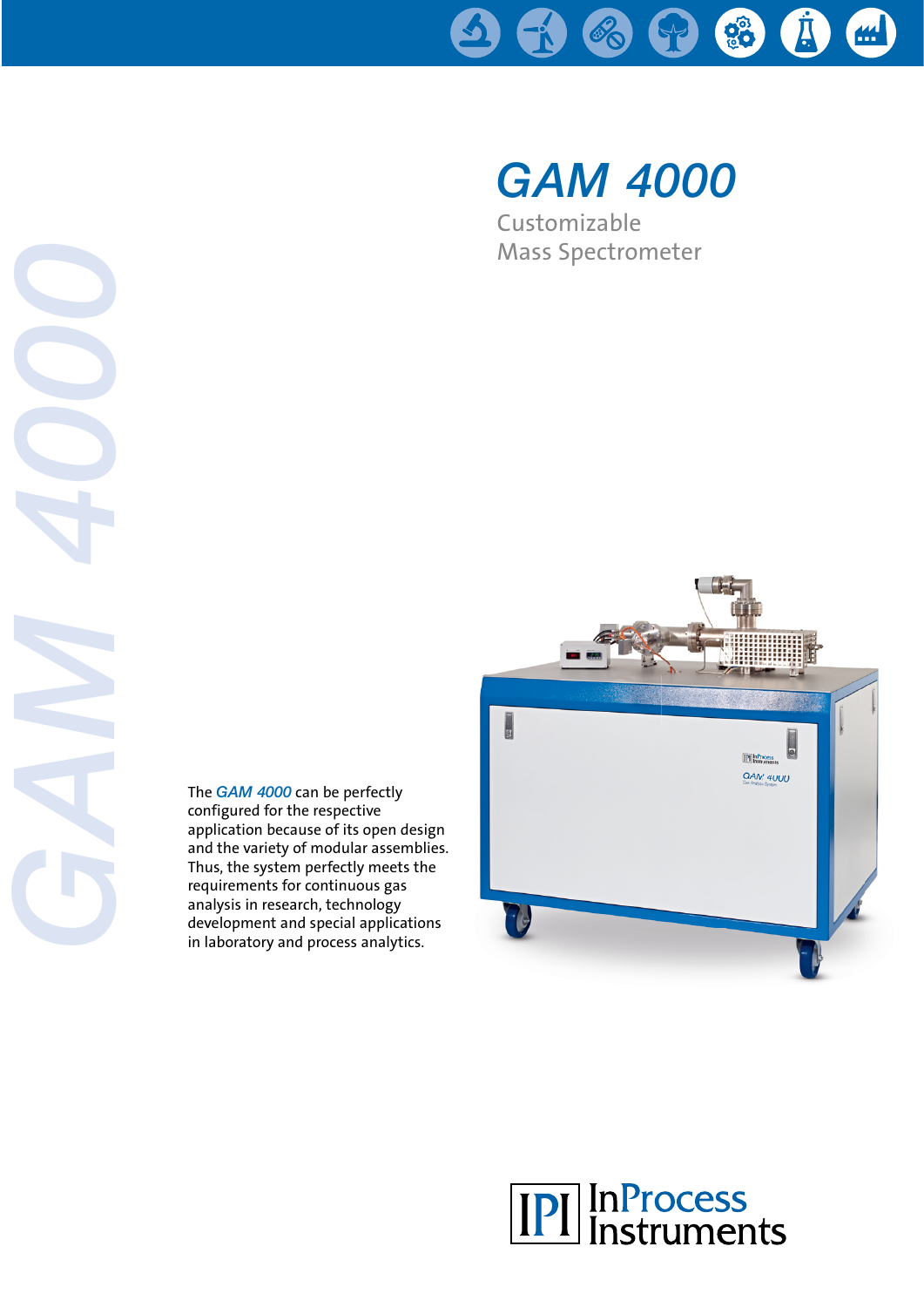## *GAM 4000*

## **Technical Data**

**Mass Range** 0.5 – 300 u, 0.5 – 512 u

**Dynamic Range** 10 ppb – 100 %

**Sampling Rate** 

4 ms / u (per channel) **Sensitivity**

 $S_{FAR-AIr}$  = 5.2 x 10<sup>-4</sup> A/mbar

### **Power Requirements**

Line voltage 230 VAC, 50 Hz, 1.2 kVA 115 VAC, 50/60 Hz on request

#### **Operating Conditions**

Temperature range: +15 to +35 °C / 59 to 95 °F Relative humidity < 75 %

#### **Dimensions / Weight (approx.)**

1200 x 750 x 1250 mm / 47" x 30" x 49" (w x d x h) 220 kg / 485 lbs

#### Top view



#### **Detektor**

16 discrete dynodes SEM Faraday

#### **Ion Sources**

Cross Beam (EI), open and gas-tight with tungsten or yttrium filaments

#### **Gas Inlet Systems**

- Capillary inlet, heated up to 200 °C / 392 °F
- 2-stage gas inlet for fast response times < 300 ms at gas change
- Multiport gas inlet for up to 64 gas lines

#### **Digital Interfaces**

Ethernet to PC, IoT-enabled PLC : OPC, PROFIBUS, PROFINET, MQTT, others on request

## **Application Areas**





#### Front view Side view Side view Side view Side view Side view Side view Side view Side view Side view Side view



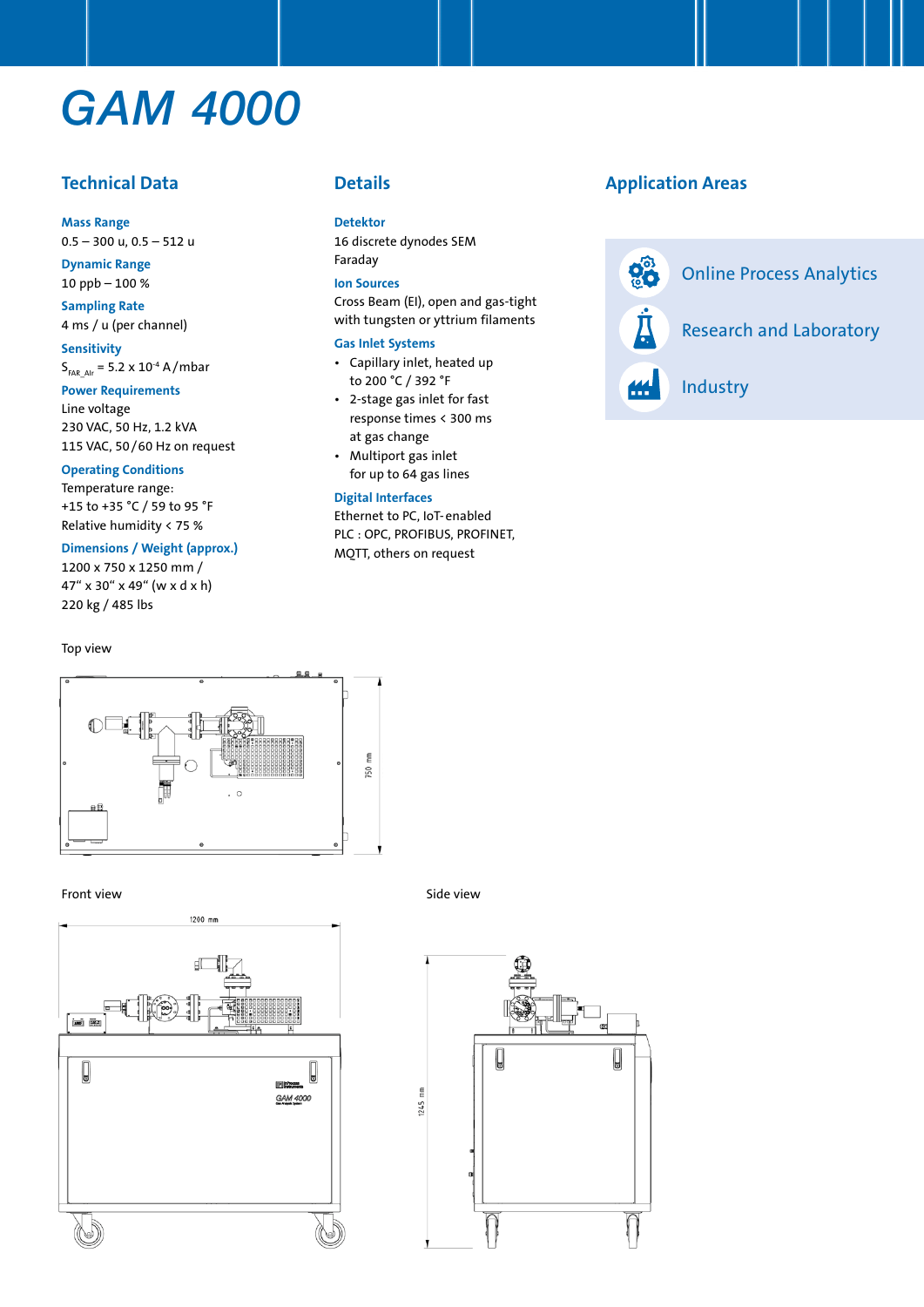

## **System**

- Modular, computer- controlled quadrupole mass spectrometer
- Patented digitally controlled hyperbolic quadrupole mass filter
- Low noise secondary electron multiplier with 16 discrete dynodes
- Optimized ion sources for best system tuning to customer applications
- User-defined combination of gas inlet systems for automatic or manual sampling
- Windows® based IPI process analysis software for intuitive control and evaluation of measurements

### **Benefits**

- Versatile and individually adaptable to all customer-specific applications
- IPI GAM Control Software to create user-defined routines for automatic calibrations and process gas analyses
- Various inlet systems for continuous gas analysis down to trace levels at low sample gas consumption
- Application-based calibration routines with minimum consumption of calibration gases due to a high system stability
- Connections using various hardware interfaces and third-party software as well as coupling with other analytical methods are possible
- Process-safe operation through self-protection and event-based control mechanisms, also during emergency situations